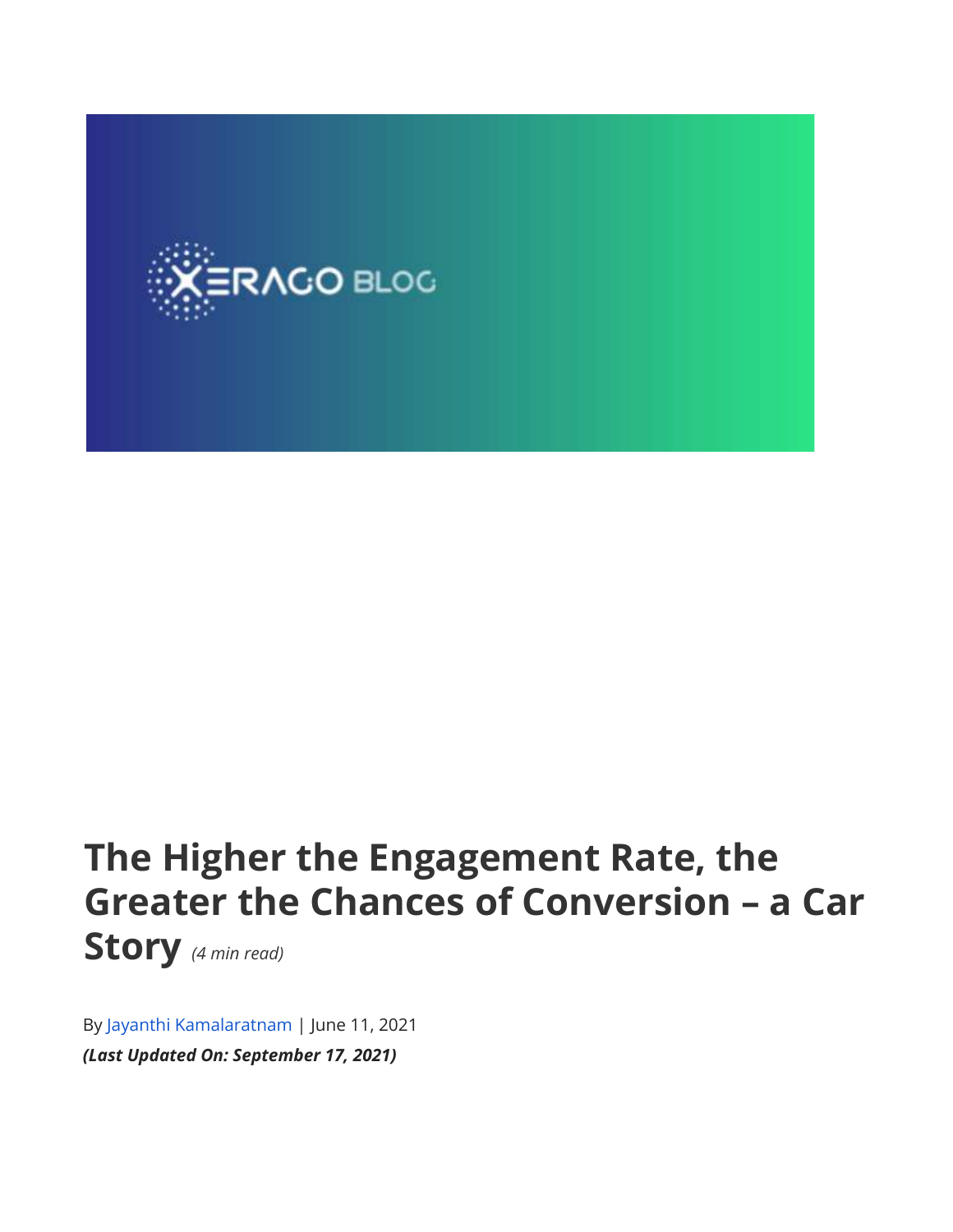

We have all heard this theory, particularly in the past decade or so – that a customer is **57% sure of what he wants before he even calls a service provider/supplier.** We also have some industry heavy-weights confirming this [insight.](https://www.thinkwithgoogle.com/future-of-marketing/digital-transformation/b2b-digital-evolution/#:~:text=New%20research%20from%20CEB%27s%20Marketing,the%20purchase%20process%20is%20complete)

Question is – How true/right is this really?

Be that as it may, this does not hold true when it comes to making a fundamental decision (for many) – buying a car.

While we check out statistics about cars, most of us do a lot of detailed research before finalizing a car brand and variant. Of 10 people that are looking to buy a car, 6 of them are not sure which car to buy [\(source](https://www.thinkwithgoogle.com/_qs/documents/335/five-auto-shopping-moments-every-brand-must-own.pdf)). Not surprisingly, a [Google](https://www.thinkwithgoogle.com/consumer-insights/consumer-trends/consumer-car-buying-process-reveals-auto-marketing-opportunities/) think article talks about 900+ interactions a consumer has with brands, before deciding on one.



What this means for automakers is - the higher the engagement rate (during the purchase cycle), the greater the chances of conversion. The converse may also be true - if the engagement is low, customers may feel dis-satisfied and move onto their next choice.

When we collaborated with this Italian car maker, our intent was to tap into such key moments of engagement.

**Right from the moment when a buyer expresses interest, to when he finally purchases (or drops the idea), our multi-channel campaign [management](https://www.xerago.com/campaign-management/) team put together an automated, interactive, multi-wave communication strategy.**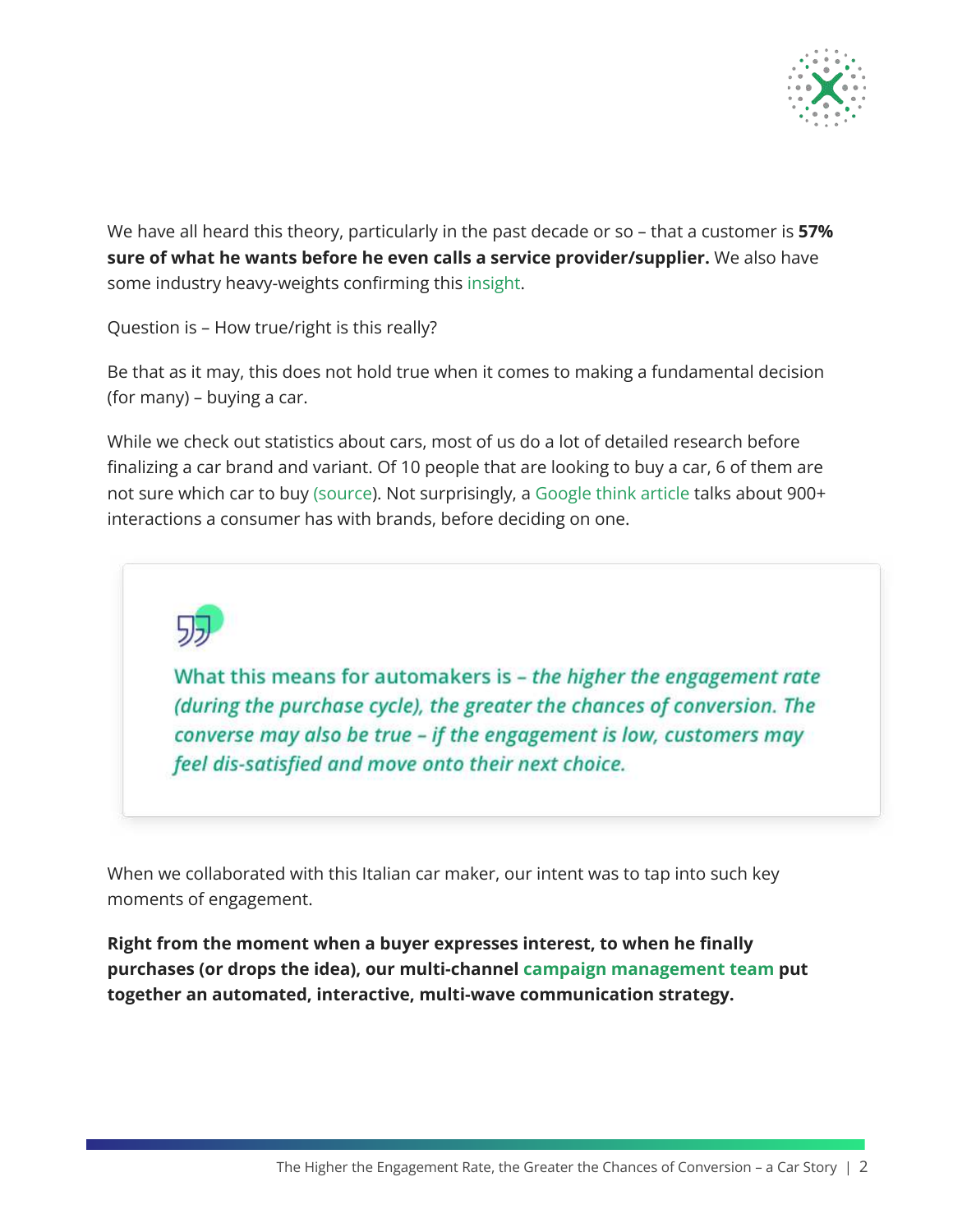



## **Typical Purchase cycle and engagement methods pre to post purchase**

We mapped the various stages of a prospect's journey right from the time he expresses interest (In the form of booking test drives) to when he completes the purchase (or goes the other way).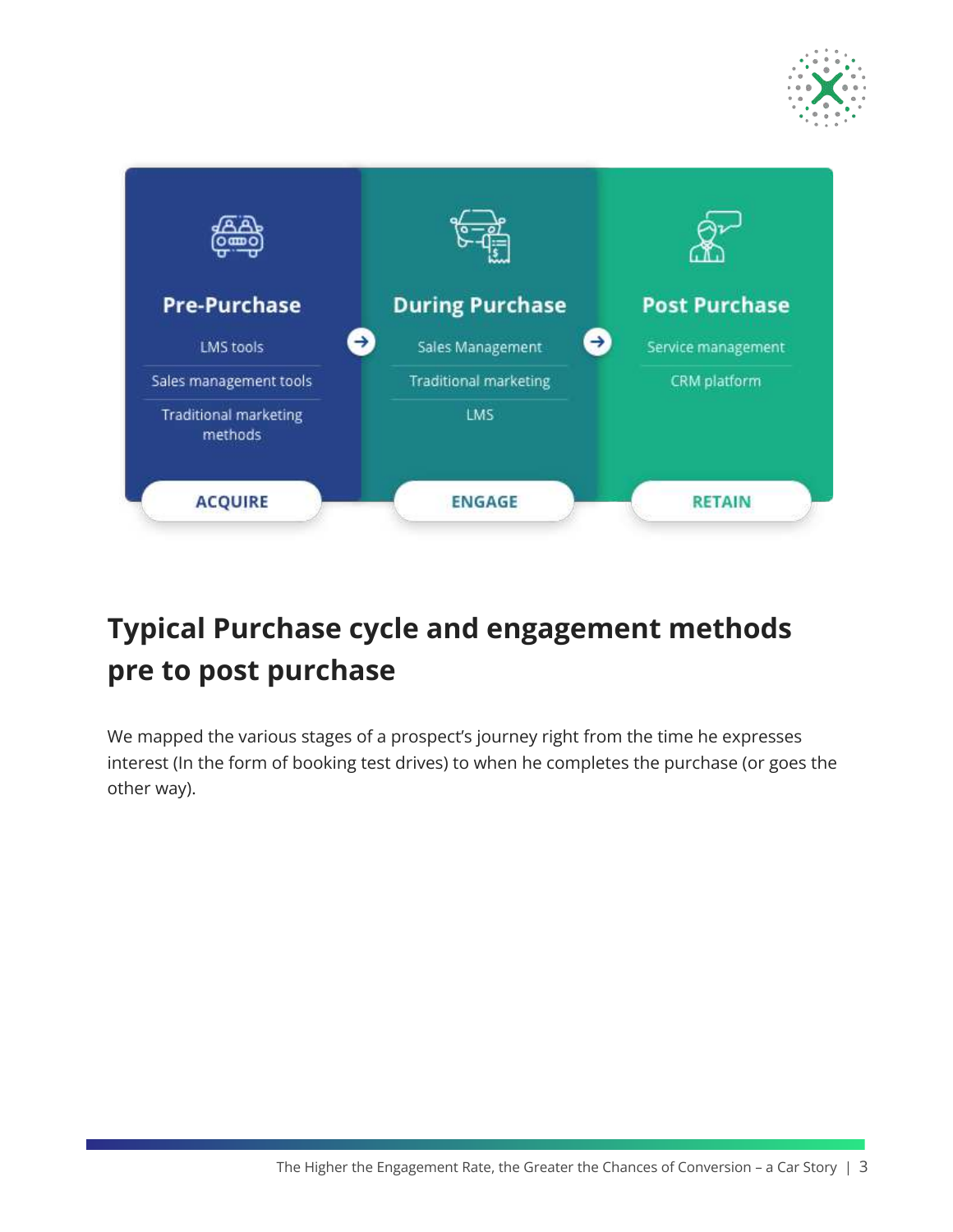



As we listed down the various points of interaction, we highlighted the most important moments.

As campaign management best practices dictate, we categorized these as the moments-of-truth where customers figure out their next steps and at which points, the right communication can make all the difference.

- Test drive Welcome process (Pre)
- Test drive Appointment set-up
- Test drive Experience
- Follow Up post test drive
- Customized quote preparation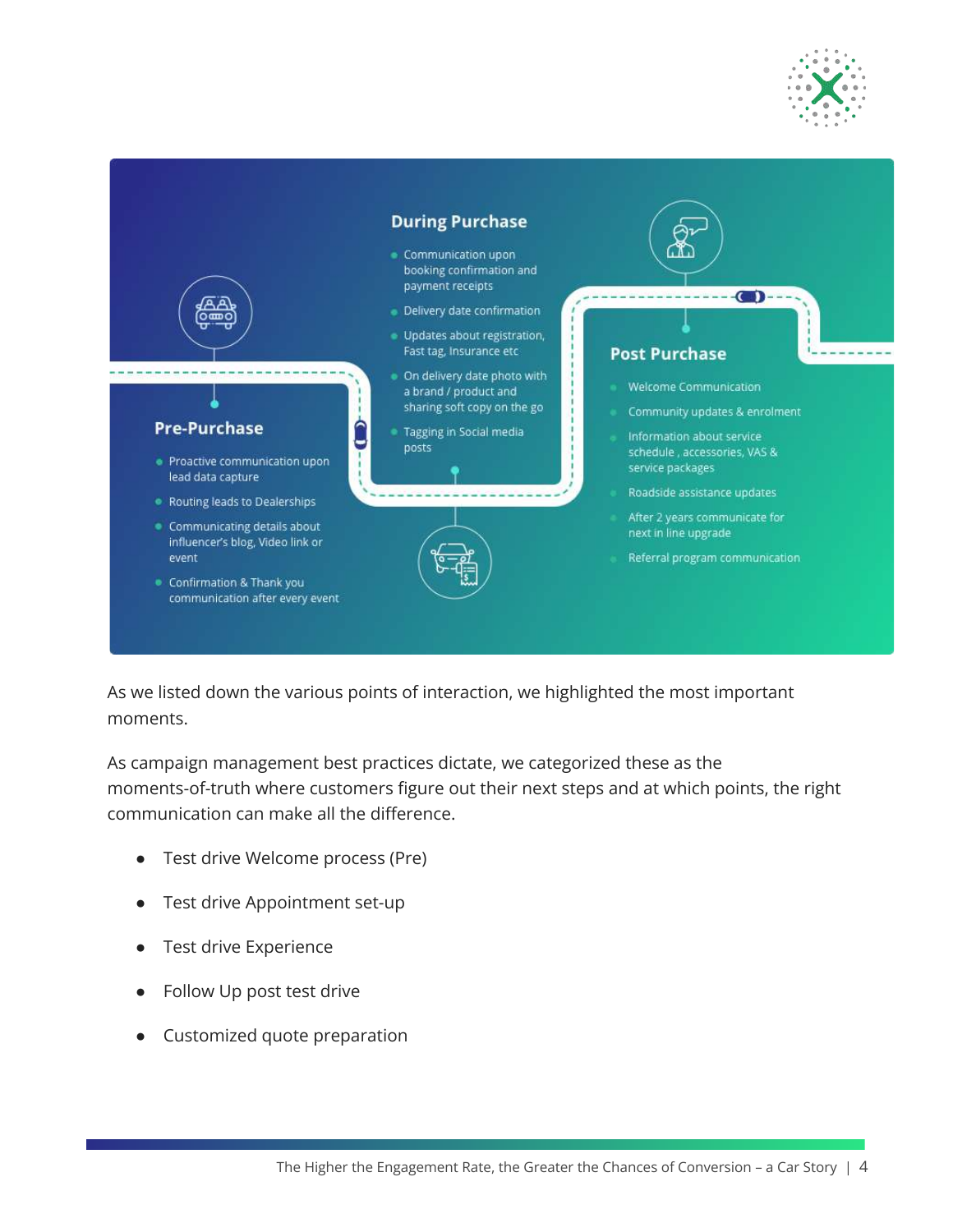

- Feedback on non-bookings (when prospect drops off after Test drive)
- Feedback on successful bookings (How smooth was the process, any hiccups)
- Delivery process (Actual delivery process communication)
- Post-delivery engagement (Continue engaging with the customer)

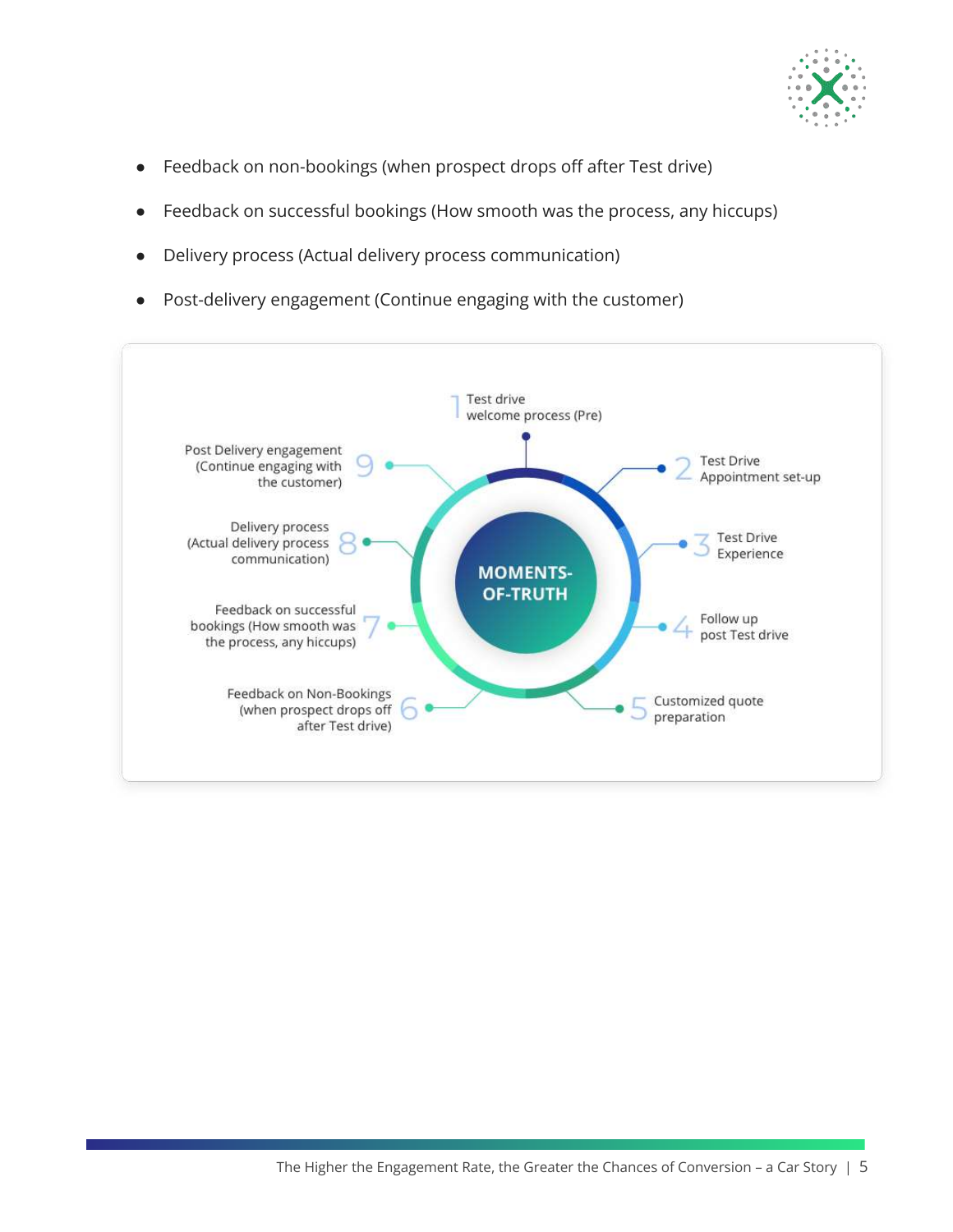

## Here is an illustration of a part of the solution we came up with -



Let's say Sharon has requested a Test Drive. This request is assigned to Jim, a Relationship Manager.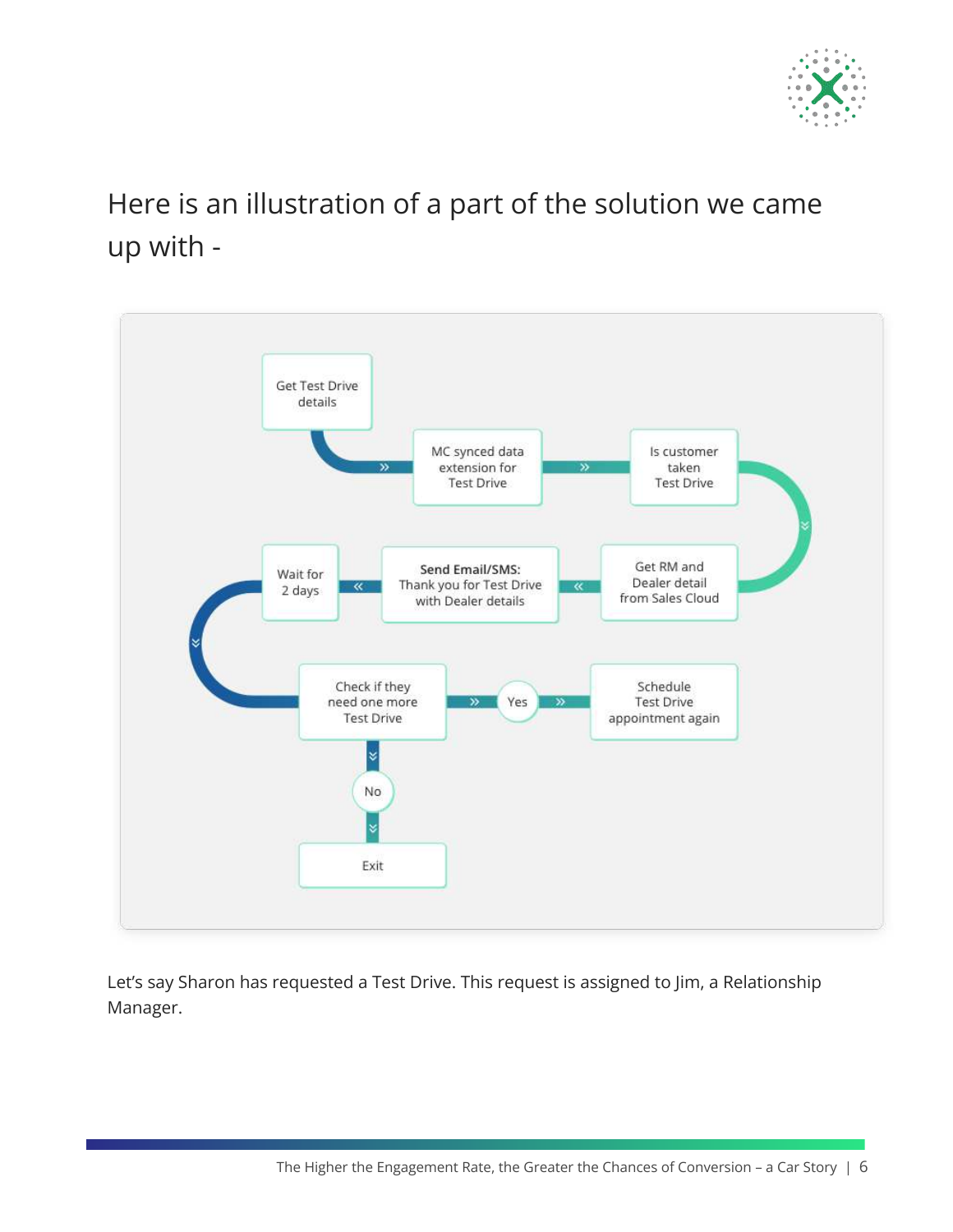

- Sharon gets an automatic email that covers what she can look forward to along with details about logistics.
- Sharon gets a similar, channel-friendly communication if she has opted to be contacted on other channels – SMS, Whatsapp, Telegram
- In parallel, Jim (the RM) who will take care of Sharon's request also gets all the information about Sharon's Test Drive, any specific requests she may have (pick-up at a particular point, desired variant, etc.)
- Jim ensures the Test drive goes smoothly. And Sharon has been in the know of what she could expect, thanks to pro-active communication from the car-maker.
- Post Test drive, within a certain time frame, (usually less than 2 days), Sharon gets a follow-up email thanking her for taking the time to test drive the car. She is also offered another Test drive, which is optional, which can be for another variant.
- Based on the response, Jim now either arranges for a 2nd Test drive or moves Sharon up the interest funnel.
- If Sharon has shown interest in knowing further details, another communication wave is triggered, and this carries on till a logical end (buy or no-buy) is reached.

Right through, Sharon is happy with the way she has been looked after, with a high level of engagement. But more importantly, what the program has done is dispel her fears throughout the journey (what if it doesn't fit me and 2 children and my pet? Does it serve my purpose of daily commute? What is the best deal I am getting?).